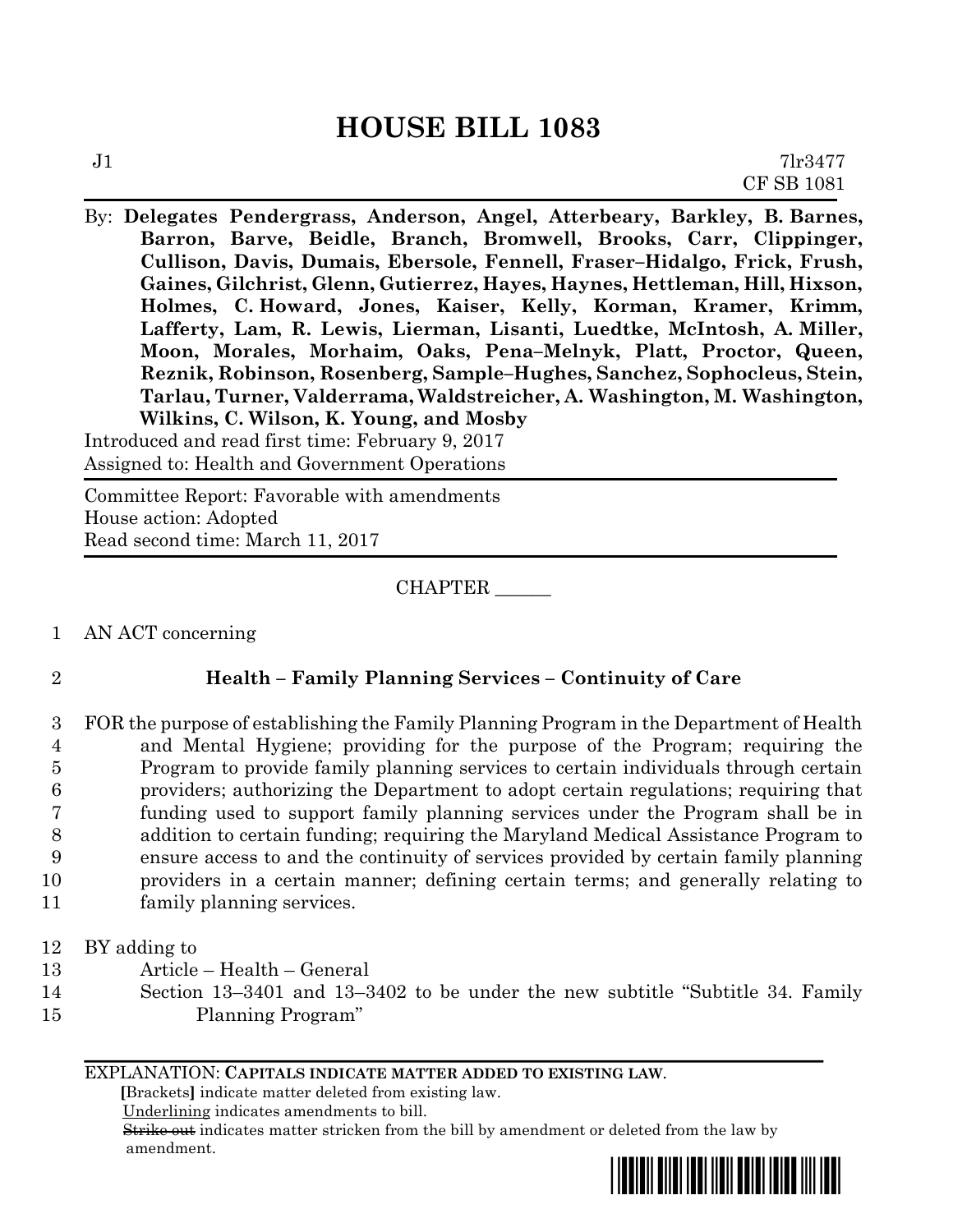Annotated Code of Maryland (2015 Replacement Volume and 2016 Supplement) BY repealing and reenacting, without amendments, Article – Health – General Section 15–101(a) and (h) Annotated Code of Maryland (2015 Replacement Volume and 2016 Supplement) BY repealing and reenacting, with amendments, Article – Health – General Section 15–102.1(b) Annotated Code of Maryland (2015 Replacement Volume and 2016 Supplement) SECTION 1. BE IT ENACTED BY THE GENERAL ASSEMBLY OF MARYLAND, That the Laws of Maryland read as follows: **Article – Health – General SUBTITLE 34. FAMILY PLANNING PROGRAM. 13–3401. (A) IN THIS SUBTITLE THE FOLLOWING WORDS HAVE THE MEANINGS INDICATED. (B) "FAMILY PLANNING PROVIDERS" MEANS PROVIDERS OF SERVICES: (1) FUNDED UNDER TITLE X OF THE FEDERAL PUBLIC HEALTH SERVICE ACT AS OF DECEMBER 31, 2016; AND (2) THAT LOST ELIGIBILITY FOR TITLE X FUNDING AS A RESULT OF THE TERMINATION OF FEDERAL FUNDING FOR PROVIDERS BECAUSE OF: (I) THE SCOPE OF SERVICES OFFERED BY THE PROVIDERS; OR (II) THE SCOPE OF SERVICES FOR WHICH THE PROVIDERS OFFER REFERRALS. (C) "FAMILY PLANNING SERVICES" MEANS SERVICES PROVIDED UNDER TITLE X OF THE FEDERAL PUBLIC HEALTH SERVICE ACT AS OF DECEMBER 31, 2016. (D) "PROGRAM" MEANS THE FAMILY PLANNING PROGRAM ESTABLISHED** 

**HOUSE BILL 1083**

**UNDER § 13–3402 OF THIS SUBTITLE.**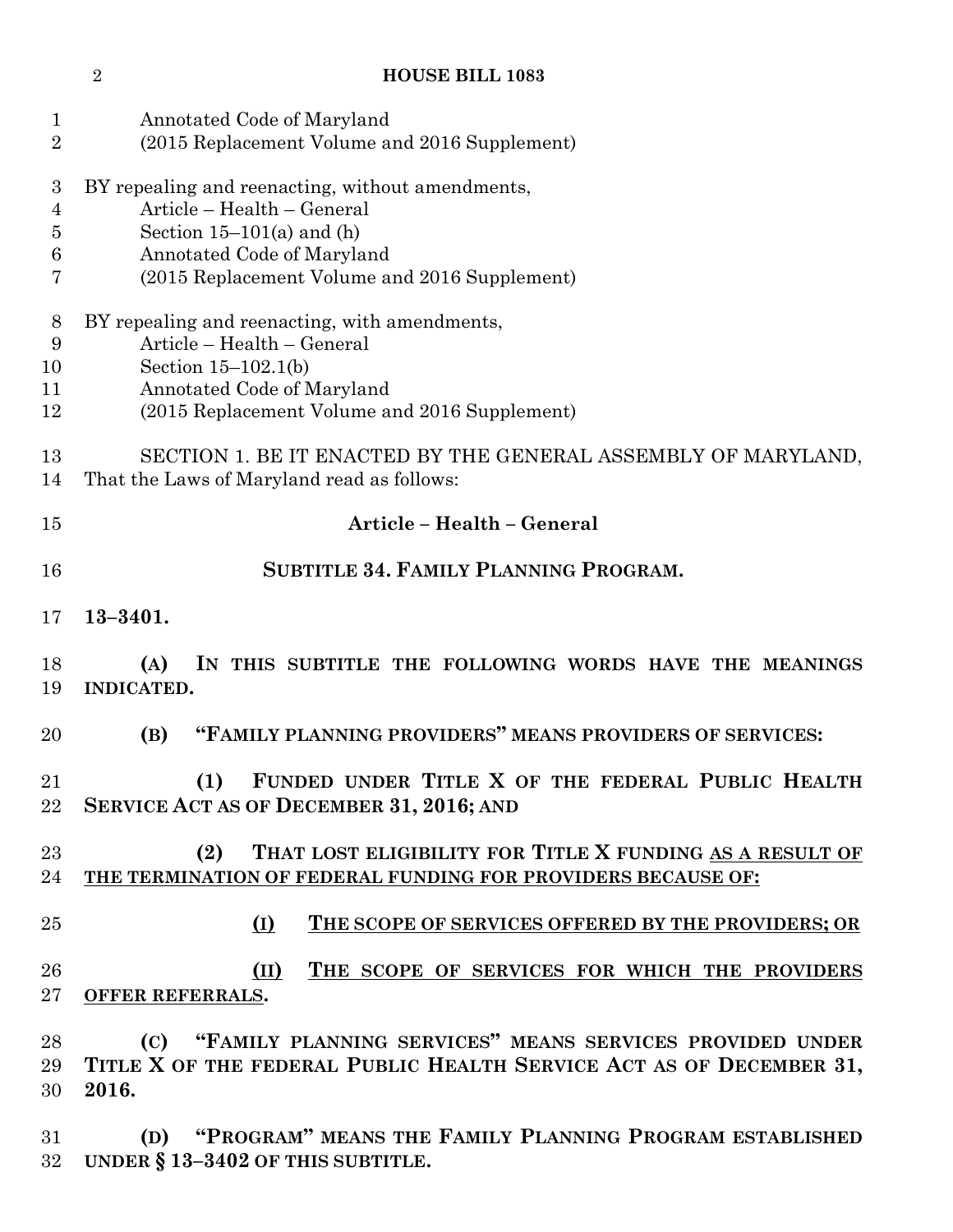**13–3402.**

**(A) THERE IS A FAMILY PLANNING PROGRAM IN THE DEPARTMENT.**

 **(B) THE PURPOSE OF THE PROGRAM IS TO ENSURE THE CONTINUITY OF FAMILY PLANNING SERVICES IN THE STATE.**

 **(C) THE PROGRAM SHALL PROVIDE FAMILY PLANNING SERVICES TO INDIVIDUALS WHO ARE ELIGIBLE FOR FAMILY PLANNING SERVICES THROUGH FAMILY PLANNING PROVIDERS THAT MEET PROGRAM REQUIREMENTS.**

 **(D) THE DEPARTMENT MAY ADOPT REGULATIONS TO IMPLEMENT THIS SUBTITLE, INCLUDING REGULATIONS ESTABLISHING REQUIREMENTS FOR FAMILY PLANNING PROVIDERS THAT ARE THE SAME AS THE REQUIREMENTS FOR PROVIDERS OF SERVICES UNDER TITLE X OF THE FEDERAL PUBLIC HEALTH SERVICE ACT A SLIDING SCALE FEE FOR SERVICES PROVIDED UNDER THE PROGRAM.**

 **(E) FUNDING USED TO SUPPORT FAMILY PLANNING SERVICES UNDER THE PROGRAM SHALL BE IN ADDITION TO ANY FUNDING APPLIED BY THE DEPARTMENT BEFORE DECEMBER 31, 2016, TO THE MAINTENANCE OF EFFORT REQUIREMENT FOR FEDERAL FUNDING UNDER TITLE X OF THE FEDERAL PUBLIC HEALTH SERVICE ACT.**

15–101.

(a) In this title the following words have the meanings indicated.

(h) "Program" means the Maryland Medical Assistance Program.

15–102.1.

 (b) The Department shall, to the extent permitted, subject to the limitations of the State budget:

 (1) Provide a comprehensive system of quality health care services with an emphasis on prevention, education, individualized care, and appropriate case management;

 (2) Develop a prenatal care program for Program recipients and encourage its utilization;

 (3) Allocate State resources for the Program to provide a balanced system of health care services to the population served by the Program;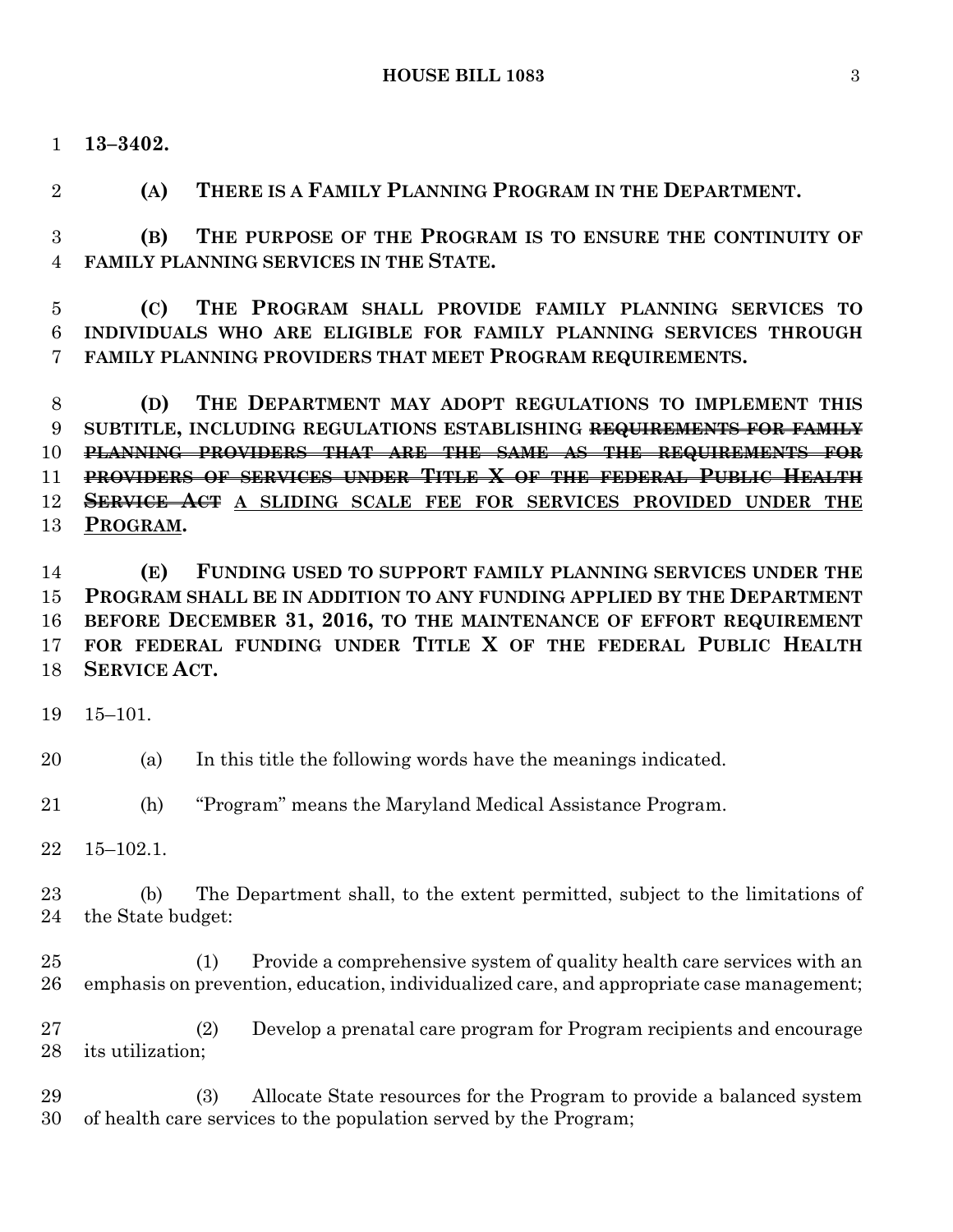## **HOUSE BILL 1083**

 (4) Seek to coordinate the Program activities with other State programs and initiatives that are necessary to address the health care needs of the population served by the Program; (5) Promote Program policies that facilitate access to and continuity of care by encouraging: (i) Provider availability throughout the State; (ii) Consumer education; (iii) The development of ongoing relationships between Program recipients and primary health care providers; and (iv) The regular review of the Program's regulations to determine whether the administrative requirements of those regulations are unnecessarily burdensome on Program providers; **(6) ENSURE ACCESS TO AND THE CONTINUITY OF SERVICES PROVIDED BY FAMILY PLANNING PROVIDERS THAT RECEIVED FUNDING UNDER TITLE X OF THE FEDERAL PUBLIC HEALTH SERVICE ACT AS OF DECEMBER 31, 2016 THAT WERE FAMILY PLANNING PROVIDERS IN THE PROGRAM AS OF DECEMBER 31, 2016, AND WERE DISCONTINUED AS RECIPIENTS OF FEDERAL FUNDING UNDER FEDERAL LAW OR REGULATION BECAUSE OF THE SCOPE OF SERVICES OFFERED BY THE PROVIDER OR THE SCOPE OF SERVICES FOR WHICH THE PROVIDER OFFERED REFERRALS, BY: (I) REIMBURSING FOR THE PROGRAM SERVICES PROVIDED; AND (II) ESTABLISHING PROGRAM REQUIREMENTS FOR THE FAMILY PLANNING PROVIDERS THAT ARE THE SAME AS: 1. ARE SIMILAR TO THE REQUIREMENTS FOR OTHER PROVIDERS OF THE SAME SERVICES; 2. DO NOT PROHIBIT A PROVIDER FROM OFFERING A SERVICE IF THE SERVICE IS WITHIN THE SCOPE OF PRACTICE OF THE PROVIDER AS ESTABLISHED UNDER THE HEALTH OCCUPATIONS ARTICLE; AND 3. DO NOT LIMIT THE SCOPE OF SERVICES FOR WHICH A PROVIDER MAY OFFER REFERRALS; [**(6)**] (7)** Strongly urge health care providers to participate in the Program

and thereby address the needs of Program recipients;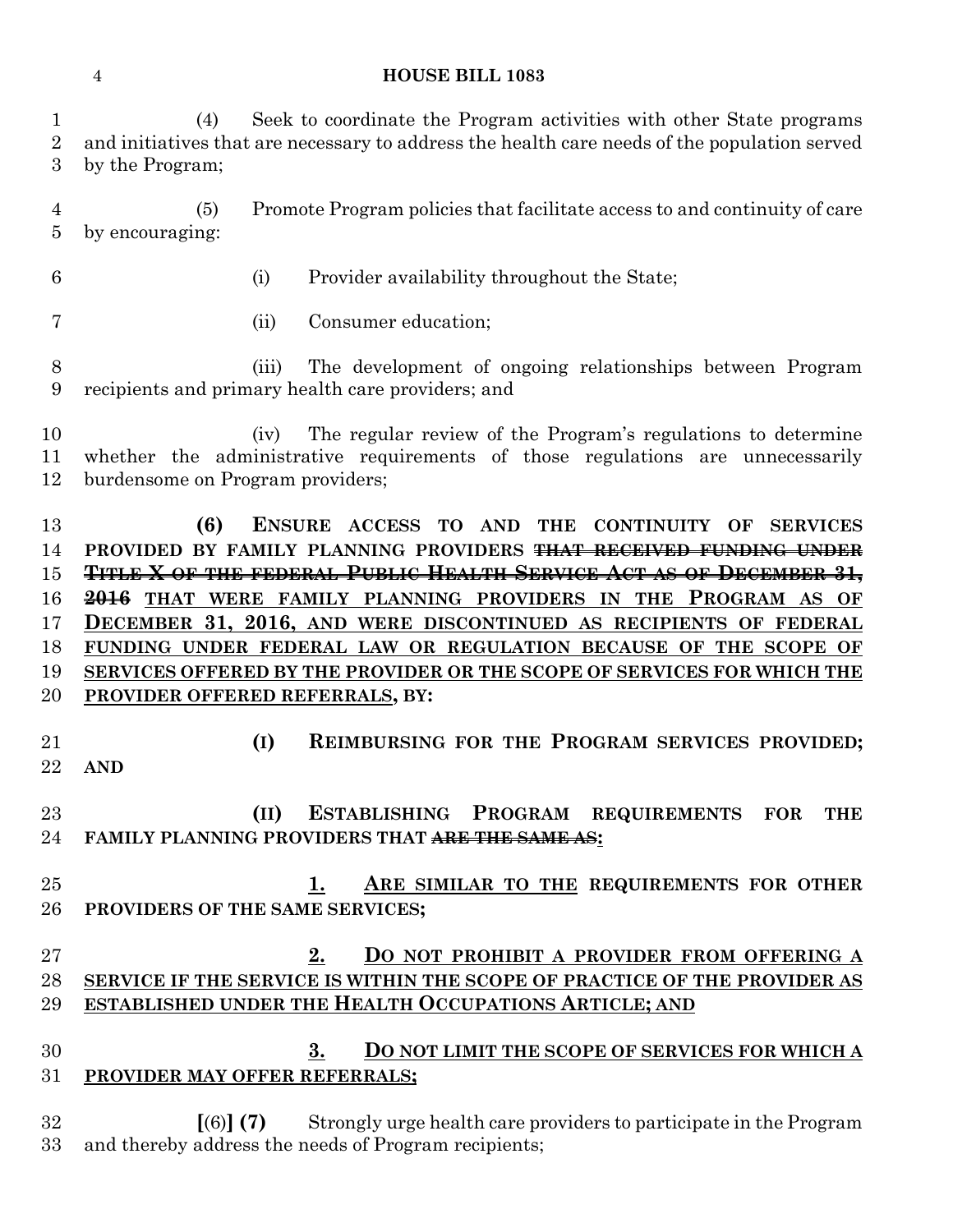**[**(7)**] (8)** Require health care providers who participate in the Program to provide access to Program recipients on a nondiscriminatory basis in accordance with State and federal law;

 **[**(8)**] (9)** Seek to provide appropriate levels of reimbursement for providers to encourage greater participation by providers in the Program;

 **[**(9)**] (10)** Promote individual responsibility for maintaining good health habits;

 **[**(10)**] (11)** Encourage the Program and Maryland's health care regulatory system to work to cooperatively promote the development of an appropriate mix of health care providers, limit cost increases for the delivery of health care to Program recipients, and ensure the delivery of quality health care to Program recipients;

 **[**(11)**] (12)** Encourage the development and utilization of cost–effective and preventive alternatives to the delivery of health care services to appropriate Program recipients in inpatient institutional settings;

 **[**(12)**] (13)** Encourage the appropriate executive agencies to coordinate the eligibility determination, policy, operations, and compliance components of the Program;

 **[**(13)**] (14)** Work with representatives of inpatient institutions, third party payors, and the appropriate State agencies to contain Program costs;

 **[**(14)**] (15)** Identify and seek to develop an optimal mix of State, federal, and privately financed health care services for Program recipients, within available resources through cooperative interagency efforts;

 **[**(15)**] (16)** Develop joint Legislative and Executive Branch strategies to persuade the federal government to reconsider those policies that discourage the delivery of cost–effective health care services to Program recipients;

- **[**(16)**] (17)** Evaluate departmental recommendations as to those persons whose financial need or health care needs are most acute;
- **[**(17)**] (18)** Establish mechanisms for aggressively pursuing recoveries against third parties permitted under current law and exploring additional methods for seeking to recover other money expended by the Program; and
- **[**(18)**] (19)** Take appropriate measures to assure the quality of health care services provided by managed care organizations.

 SECTION 2. AND BE IT FURTHER ENACTED, That this Act shall take effect July 1, 2017.